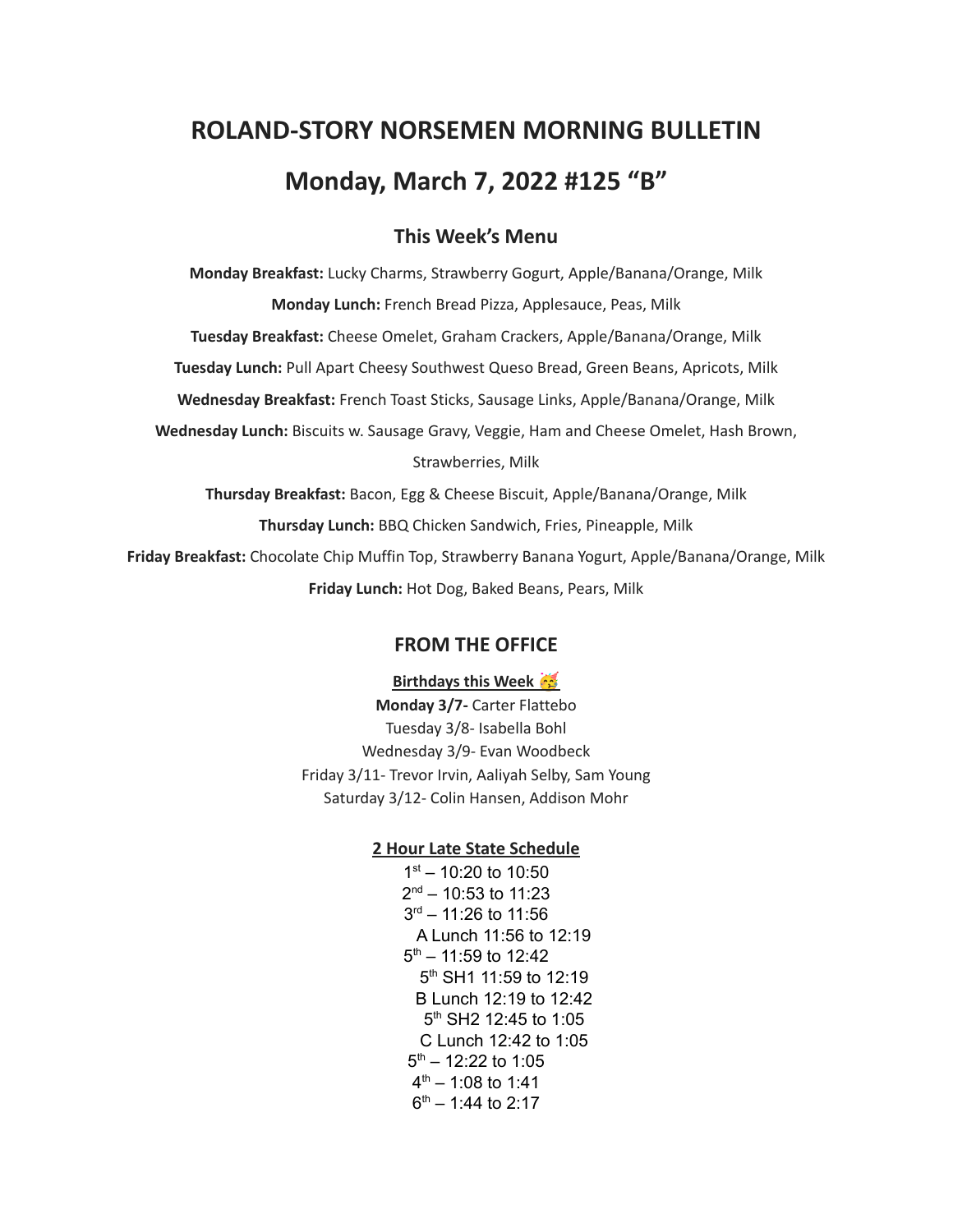#### $7<sup>th</sup> - 2:20$  to 2:53  $8<sup>th</sup> - 2:56$  to 3:30

**MARCH MADNESS!!** Student Council members will be hosting our annual March Madness Dodgeball Tournament on Friday, March 11th! If you wish to participate in the tournament you must sign up with a team of 6 people, 3 boys and 3 girls. Sign ups will be available in the office and during lunches Monday - Thursday! Cost is \$12 a team with prizes going to 1st, 2nd and 3rd places!

Other activities include video game competitions in the library (bring your own) and the old gym will have a bags tournament set up! Sign up for the library screens game times and the bags tournament in the office from Monday through Thursday!

#### **Congratulations to the following ribbon winners in last week's HOIAC Art Show.**

Macy Friest, Will Bunn, Dylan Sweeney, Georgia Hughes, Alynn Solberg, Madi Bauer, McKenzie Crutchfield, Madleyn Richardson, Lexi Vaughn, Clari Gonzalez, Madison Geise, Mychal Spencer, Cade Diehl, Aubrey Britten, Emory Stanley(2), Adrienne Hanson, Carter Loof, Karly Parker, Annarose Elliott, Skylar Boggs, and Victoria Olson (who also received a school choice ribbon from PCM).

Independent art students Cade Diehl, Adrienne Hanson, Victoria Olson, Annie Selby, & Mychal Spencer set up and tore down the show. Will Bunn, Lizzy Danielson, and Emory Stanley also helped to curate pieces prior to the day.

**Girls Golf Apparel** store is open. Click [Here](https://rsgirlsgolf22.itemorder.com/shop/sale/) to purchase. Store closes 3/8/22

**The softball team is once again selling Roland-Story apparel and gear.** There are 39 non-sport/year specific items on the website (including youth items). All items are purchased online and shipped directly to you, while still being able to support your favorite softball player from the dropdown menu. We are raising funds for our overnight tournament trip, to pay officials for pre-season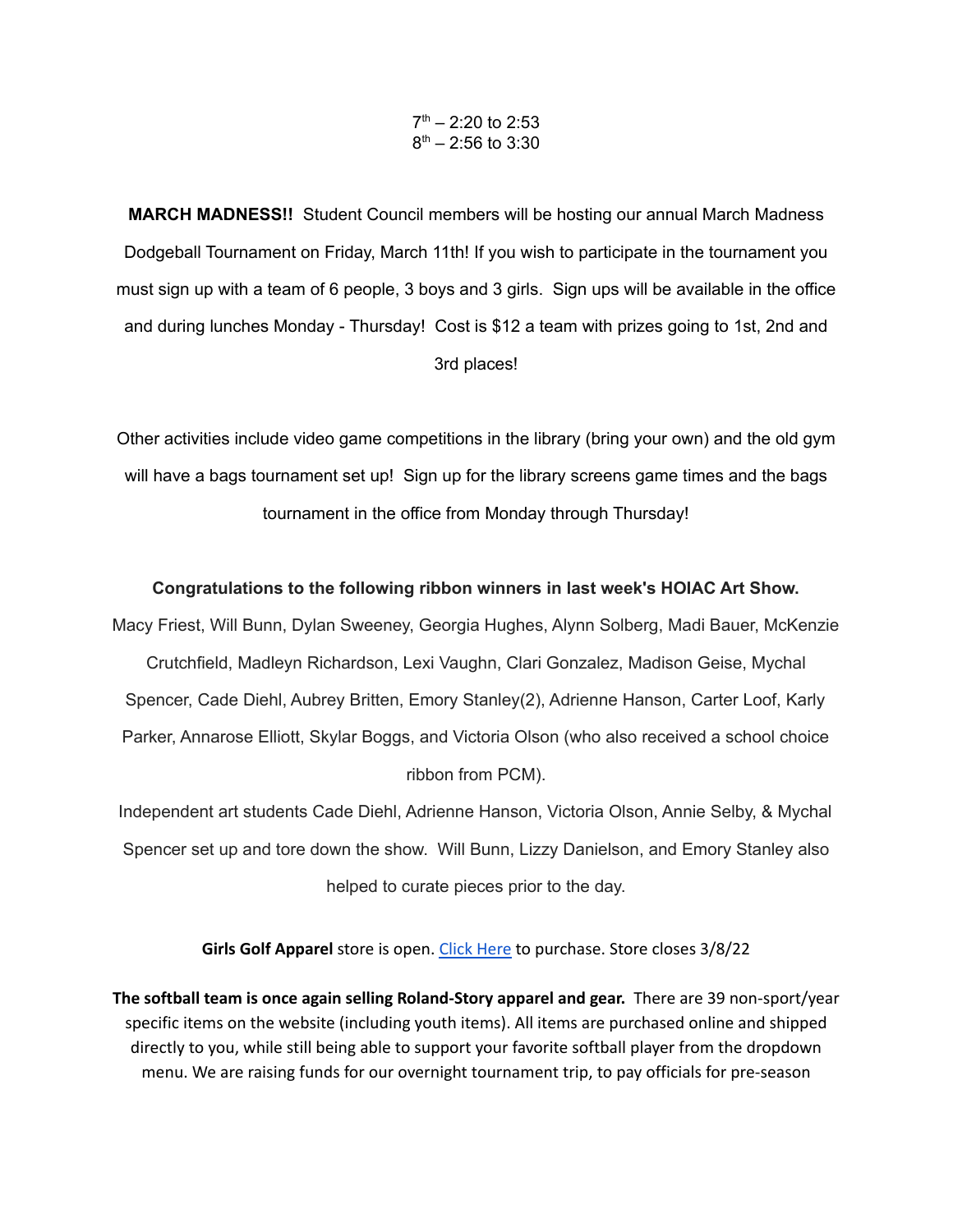scrimmages, extra equipment needs that happen last minute, and to possibly get a new bunker drag for the diamond. Thanks in advance for your support and Go Norse!!!

<https://fancloth.shop/PVQQX>

Store closes 3.11.22



# **[COUNSELOR FOLDER](https://docs.google.com/document/d/1vmwczNPbDzXe9vFaG5LJMQ7NYDv-i4oQJHybqA65TUc/edit?usp=sharing) (9-12)-Click here**



# **National Scholarships**

\*[StudentScholarships.org](https://drive.google.com/file/d/1aKuYCxaIenxt8B4T0eqnsOyNXu4NmKys/view?usp=sharing) Scholarship Newsletter 1) Folds of Honor Scholarship- \$5,000 due 3/31 2) Beyond the Cure Ambassador Scholarship- \$3,500 due 3/31 3) Points Scholarship- \$10,000 due 3/31 4) USPAACC Scholarships- \$5,000 due 3/31 5) Nitro Scholarship- \$2,000 due 3/31 6) AFA Teens Awareness College Scholarship- \$5,000 due 4/1 7) Women in STEM Scholarship- \$2,500 due 4/1 8) H.E. Parts Express Scholarship- \$500 due 4/1 9) Intertech Foundation STEM Scholarship- \$2,500 due 4/15 10) Global Lift Equipment Scholarship- \$500 due 4/15 11) Frances Loretta Memorial Scholarship- \$1,000 due 4/16 12) ASHRAE High School SEnior Scholarships- \$3,000 due 5/1 13) Rise Up Baking Scholarship- \$1,500 due 5/31 14) Equal Justice Scholarship- \$1,000 due 5/31 15) American Ground Water Trust College Scholarships- \$2,000 due 6/30